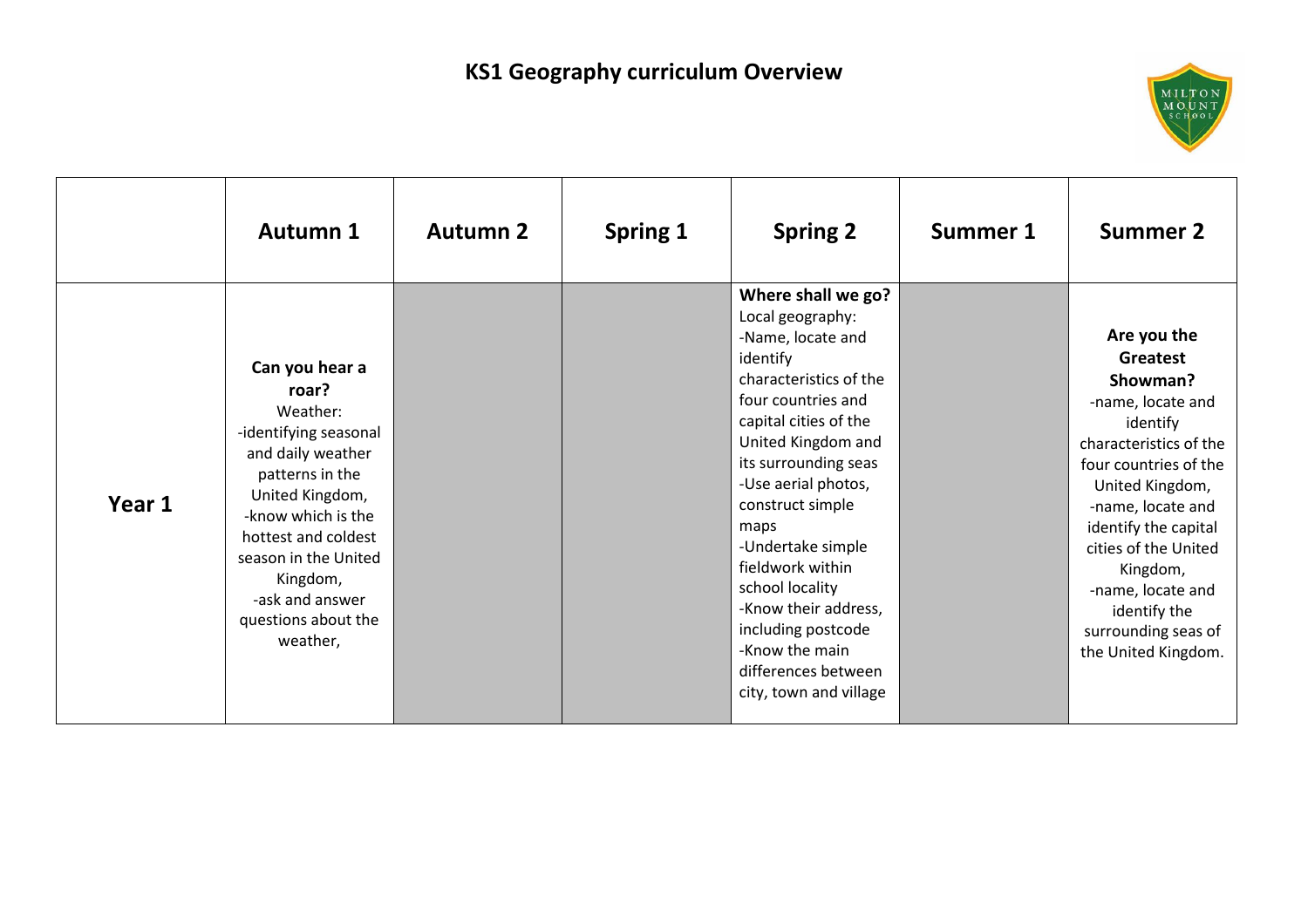## **KS1 Geography curriculum Overview**

MILTON<br>MOUNT

| Year 2 | Where do we live?<br>Local geography<br>focus:<br>-Looking at the<br>nearest cities London<br>and Brighton,<br>-Using a map to find<br>where Crawley is in<br>the United Kingdom,<br>-understand and use<br>vocabulary relating to<br>physical geography,<br>-name the major<br>cities of England,<br>Wales, Scotland and<br>Ireland,<br>- use simple compass<br>directions and<br>locational and<br>directional language,<br>- use simple<br>fieldwork and<br>observational skills to<br>study the geography<br>of the school and its<br>grounds and the key<br>human and physical<br>features of its<br>surrounding<br>environment. | Where is the<br>treasure?<br>World geography<br>focus:<br>-name and locate the<br>seven continents and<br>five oceans,<br>-identify seasonal<br>and daily weather<br>patterns,<br>-use world maps,<br>atlases and globes to<br>identify the UK and<br>other countries<br>around the world.<br>-look at and compare<br>hot and cold<br>countries,<br>-understand<br>geographical<br>similarities and<br>differences through<br>studying the human<br>and physical<br>geography of a small<br>area of the United<br>Kingdom, and of a<br>small area in a<br>contrasting non-<br>European country |
|--------|---------------------------------------------------------------------------------------------------------------------------------------------------------------------------------------------------------------------------------------------------------------------------------------------------------------------------------------------------------------------------------------------------------------------------------------------------------------------------------------------------------------------------------------------------------------------------------------------------------------------------------------|------------------------------------------------------------------------------------------------------------------------------------------------------------------------------------------------------------------------------------------------------------------------------------------------------------------------------------------------------------------------------------------------------------------------------------------------------------------------------------------------------------------------------------------------------------------------------------------------|
|        |                                                                                                                                                                                                                                                                                                                                                                                                                                                                                                                                                                                                                                       |                                                                                                                                                                                                                                                                                                                                                                                                                                                                                                                                                                                                |